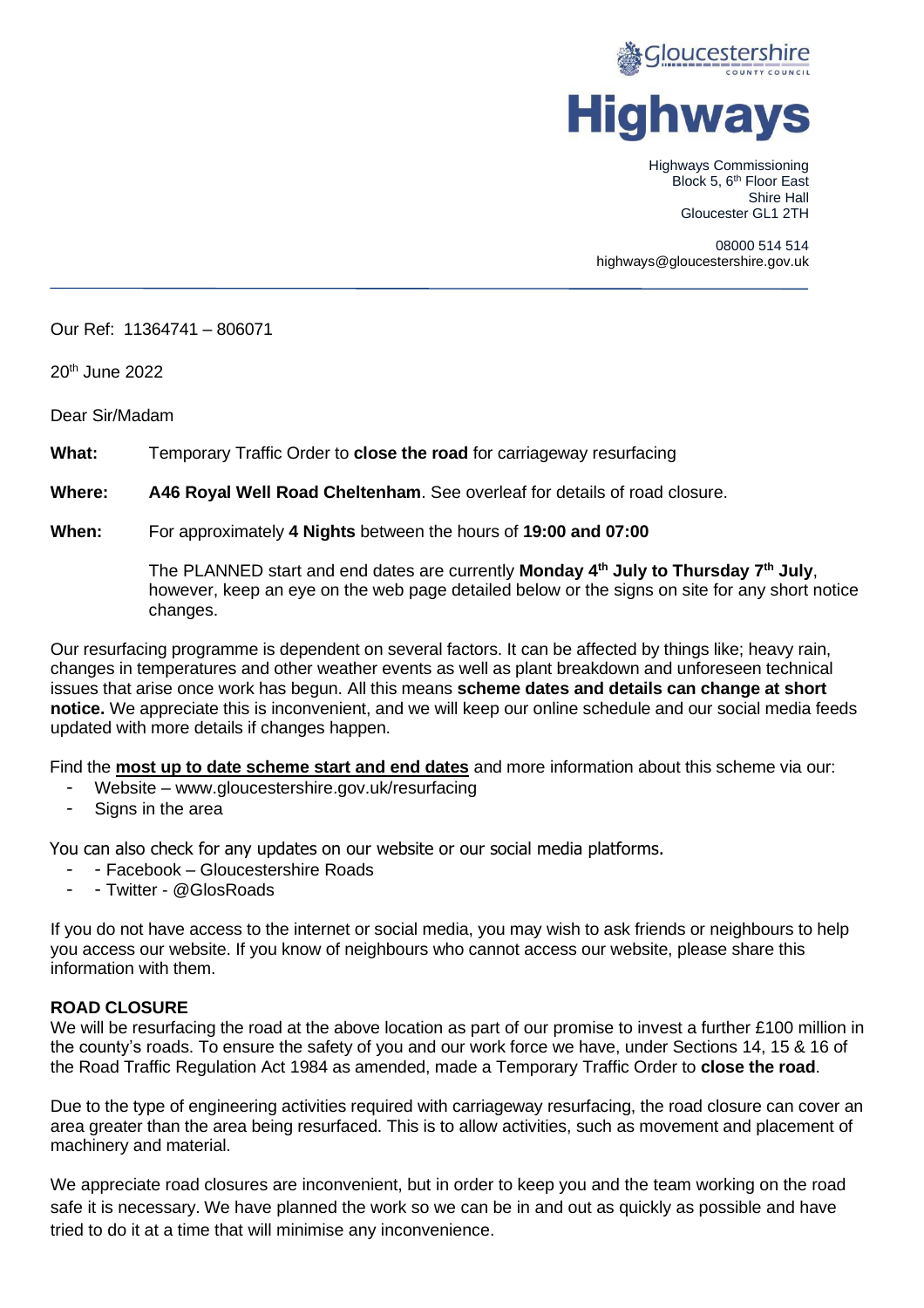# **ACCESS**

In accordance with the Temporary Traffic Order, we are not permitted to allow any person or vehicle to proceed along the closed roads; with the exception of pedestrian access to properties, emergency vehicles, and statutory undertakers responding to an emergency situation.

Therefore, if you normally drive into or out of this area during the hours when the road closure is in place, we ask you to please make alternative arrangements.

In exceptional circumstances, some level of access may be considered. This will be on a case-by-case basis and only where it does not impact on our ability to carry out the work and where it is safe to do so. Any access during this time would be at the drivers own risk as it is a works site and may have raised iron works or a temporary surface.

### **DIVERSIONS**

We will create a Streetworks approved diversion route which will be signposted and will be suitable for all vehicles that would normally use the closed road. We appreciate you may know an alternative route, however, please be aware alternative routes which are outside of the road closure area are used at driver's discretion.

### **Contact Us**

- Thank you in advance for your patience and co-operation. If you have any queries, please refer to the Frequently Asked Questions leaflet delivered with this letter, visit our web site [www.gloucestershire.gov.uk/resurfacing](http://www.gloucestershire.gov.uk/resurfacing) Or email us at [highways@gloucestershire.gov.uk](mailto:highways@gloucestershire.gov.uk)

Below is a map showing the extents of the road closure.

David Hicks Structural Maintenance Team Manager Gloucestershire County Council